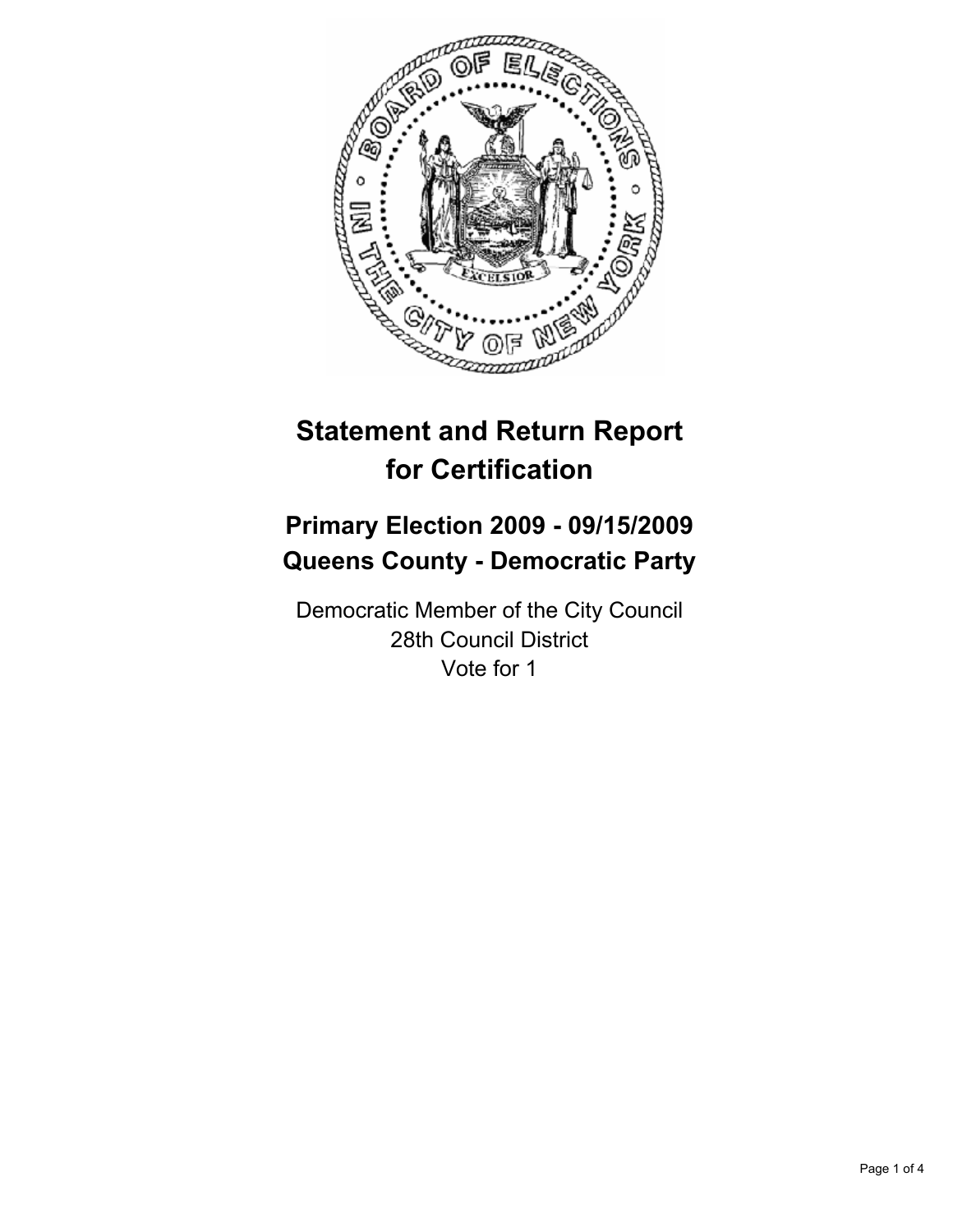

## **Assembly District 25**

| <b>EMERGENCY</b>     | 2   |
|----------------------|-----|
| ABSENTEE/MILITARY    | 6   |
| <b>AFFIDAVIT</b>     | 0   |
| ROBERT A. HOGAN      | 10  |
| ALLAN W JENNINGS JR. | 23  |
| STEPHEN S. JONES     | 8   |
| <b>LYNN NUNES</b>    | 116 |
| THOMAS WHITE JR.     | 23  |
| <b>RUBEN WILLS</b>   | 16  |
| <b>Total Votes</b>   | 196 |

#### **Assembly District 27**

| <b>EMERGENCY</b>     | 0  |
|----------------------|----|
| ABSENTEE/MILITARY    | 4  |
| AFFIDAVIT            | 3  |
| ROBERT A. HOGAN      | 6  |
| ALLAN W JENNINGS JR. | 2  |
| STEPHEN S. JONES     | 2  |
| <b>LYNN NUNES</b>    | 32 |
| THOMAS WHITE JR.     | 5  |
| <b>RUBEN WILLS</b>   | 4  |
| <b>Total Votes</b>   | 51 |

#### **Assembly District 31**

| <b>EMERGENCY</b>     | 0   |
|----------------------|-----|
| ABSENTEE/MILITARY    | 20  |
| <b>AFFIDAVIT</b>     | 9   |
| ROBERT A. HOGAN      | 37  |
| ALLAN W JENNINGS JR. | 172 |
| STEPHEN S. JONES     | 25  |
| <b>LYNN NUNES</b>    | 369 |
| THOMAS WHITE JR.     | 287 |
| <b>RUBEN WILLS</b>   | 86  |
| <b>Total Votes</b>   | 976 |

## **Assembly District 32**

| <b>Total Votes</b>           | 4.672          |
|------------------------------|----------------|
| MIREILLE P. LEROY (WRITE-IN) | $\overline{2}$ |
| <b>RUBEN WILLS</b>           | 429            |
| THOMAS WHITE JR.             | 1,604          |
| <b>LYNN NUNES</b>            | 1,332          |
| STEPHEN S. JONES             | 231            |
| ALLAN W JENNINGS JR.         | 772            |
| ROBERT A. HOGAN              | 302            |
| <b>AFFIDAVIT</b>             | 33             |
| ABSENTEE/MILITARY            | 104            |
| <b>EMERGENCY</b>             | 17             |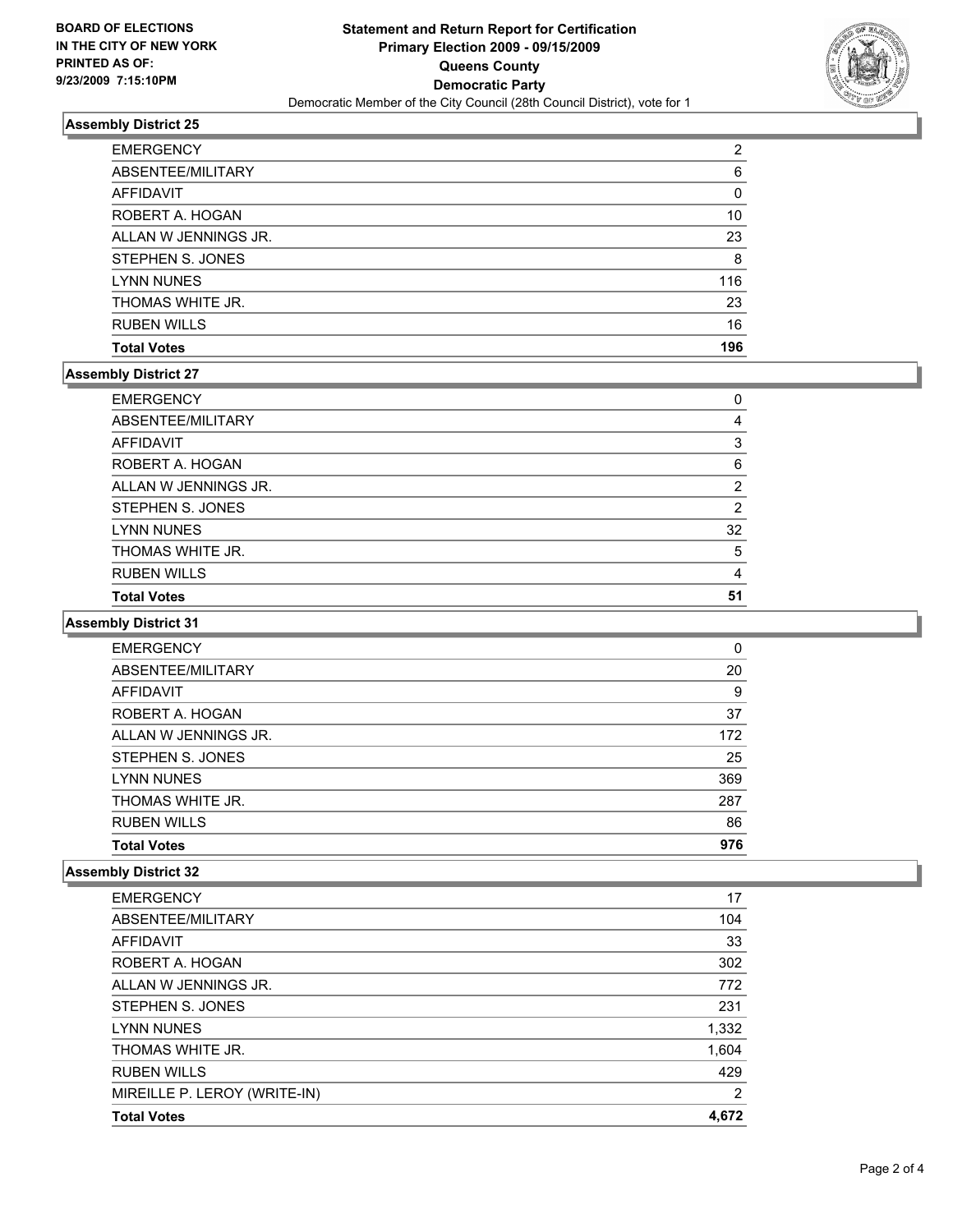

## **Assembly District 38**

| <b>EMERGENCY</b>     | 0   |
|----------------------|-----|
| ABSENTEE/MILITARY    |     |
| <b>AFFIDAVIT</b>     | 0   |
| ROBERT A. HOGAN      |     |
| ALLAN W JENNINGS JR. | 11  |
| STEPHEN S. JONES     | 9   |
| <b>LYNN NUNES</b>    | 87  |
| THOMAS WHITE JR.     | 21  |
| <b>RUBEN WILLS</b>   | 9   |
| <b>Total Votes</b>   | 144 |